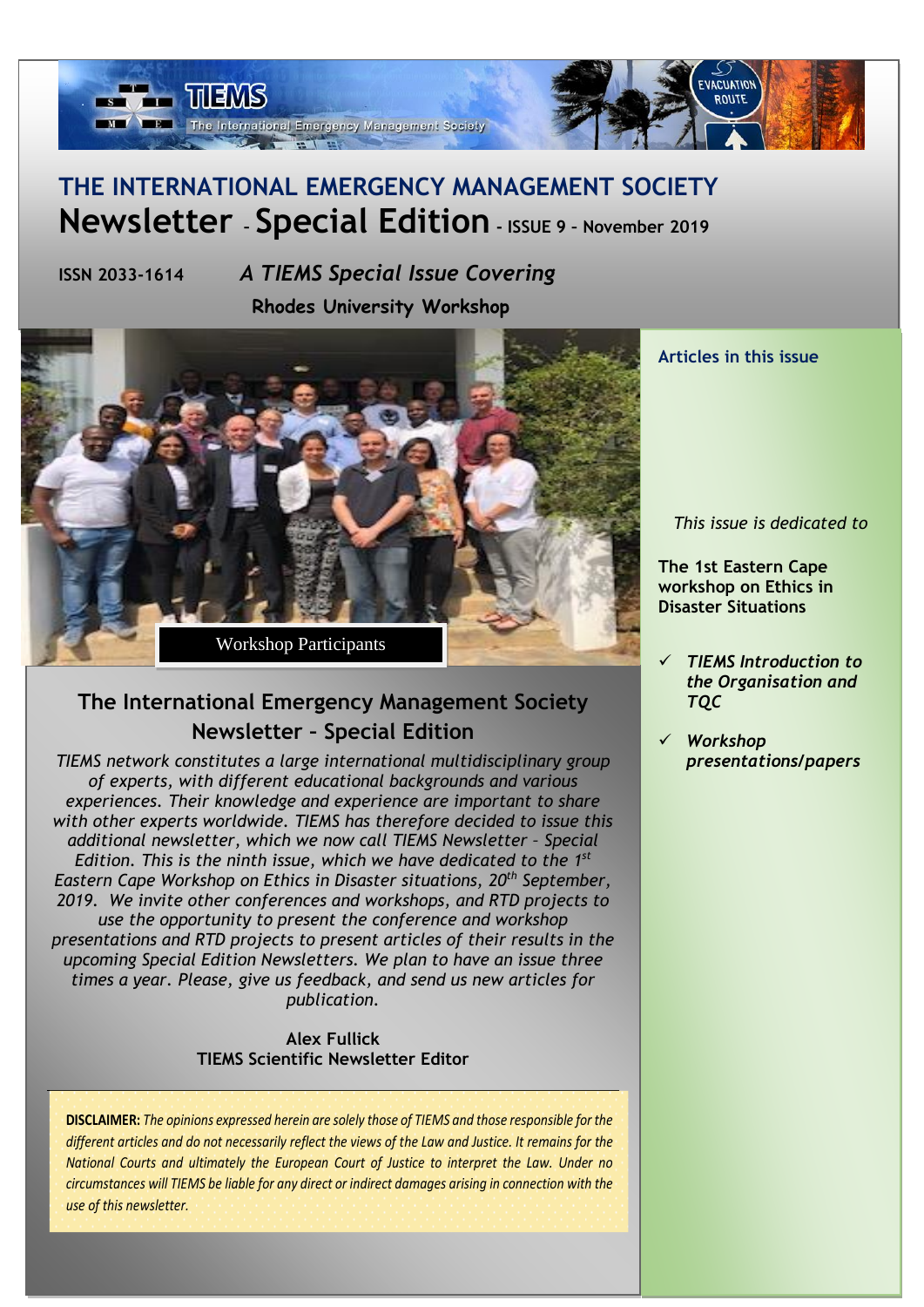## **Table of Contents**

| The 1 <sup>st</sup> Eastern Cape workshop on Ethics in Disaster Situations5                                                                                      |
|------------------------------------------------------------------------------------------------------------------------------------------------------------------|
|                                                                                                                                                                  |
|                                                                                                                                                                  |
| Emerging Findings from Tropical Cyclones and Floods in Southern Africa 10                                                                                        |
| Review of Ethical Issues in the use of Earth Observation Technologies During Disaster                                                                            |
| A Tale of Two National Disasters and the Critical Insights on how ICT can Overcome<br>Fragmentation and Inform Measures for Enhanced Disaster Risk Reduction  13 |
| New South African Weather Service Impact-Based Severe Warning Service (IBF) 14                                                                                   |
| Ethical Approach to Managing Disasters in Land Reform Farms;  15                                                                                                 |
|                                                                                                                                                                  |
| Strengthening the Mainstreaming of Gender in Disaster Preparedness, Relief, and                                                                                  |
|                                                                                                                                                                  |
| Technology Social Media and Ethics During Disaster and Emergencies in Africa 17                                                                                  |
| Ethical Dilemmas Confronting Journalists Covering Disasters  18                                                                                                  |
| Ethical Challenges that Pharmacists are Faced with in South Africa  19                                                                                           |
| An Ethical and Disaster Management Approach to Antimicrobial Resistance in South                                                                                 |
|                                                                                                                                                                  |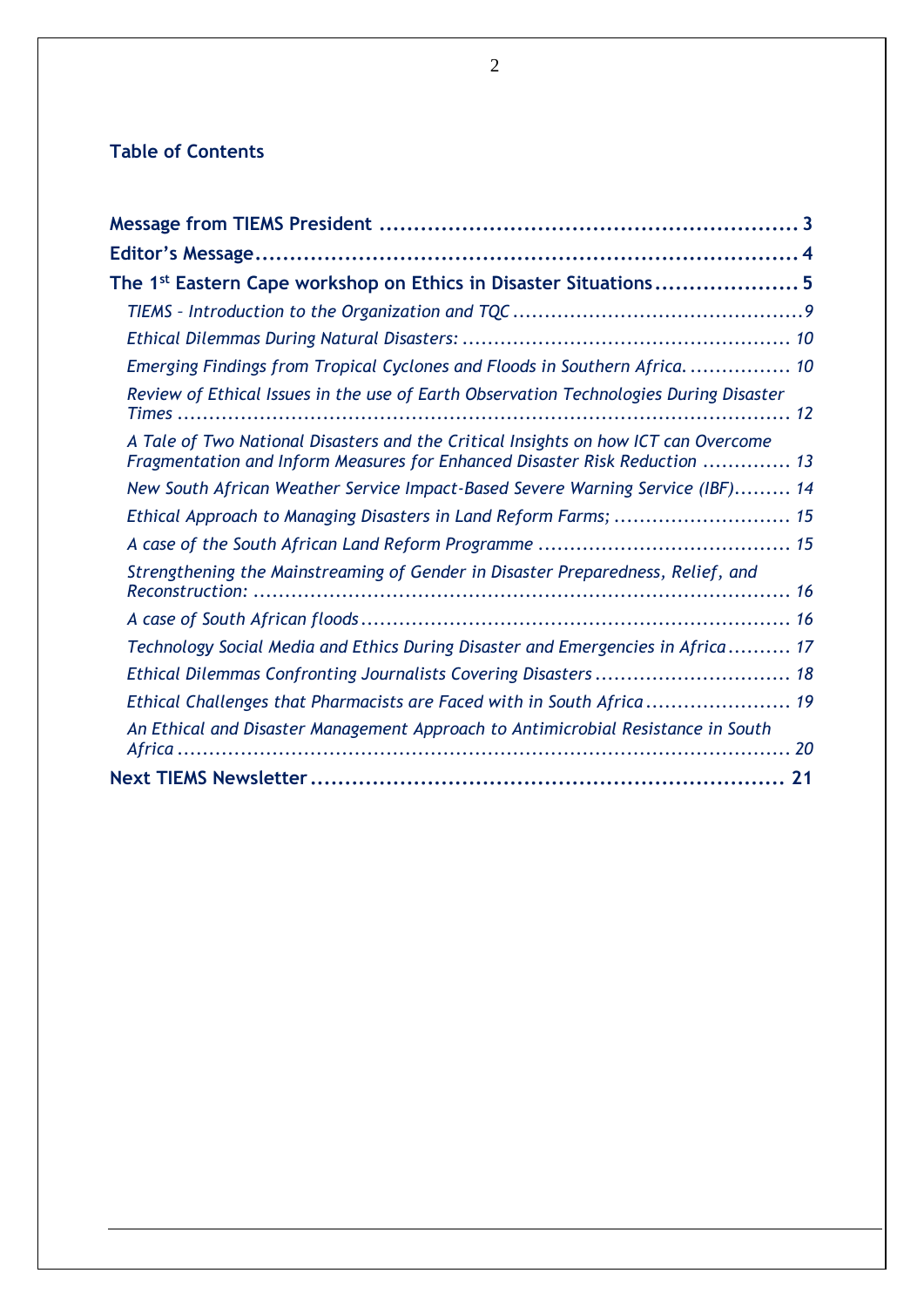## **Message from TIEMS President**

<span id="page-2-0"></span>TIEMS first workshop in South Africa took place 20th September 2019 at Rhodes University in Grahamstown/Makhanda in South Africa, in cooperation with Rhodes University. The newly formed TIEMS South Africa chapter was the host, under the leadership of Roman Tandlich, TIEMS Regional Director for Africa. The topic of the workshop was **«***Ethics in Disaster Situations"*

I am very pleased to see that TIEMS put this important topic on the agenda, a topic which does not have too much attention internationally yet. People in a disaster situation are very vulnerable and having them being used by people overstepping their ethical boundaries, may be felt as an additional disaster to them. Therefore, putting international focus on this topic is therefore very important.

The workshop presentations put the disaster ethics into the total perspective of a disaster situation, and many examples from cases in South Africa were presented. Below is mentioned some of the presentations which put direct focus on ethics:

#### *Ethical Dilemmas During Natural Disasters*

*Strengthening the Mainstreaming of Gender in Disaster Preparedness, Relief, and Reconstruction:*

*Technology Social Media and Ethics During Disaster and Emergencies in Africa*

*Ethical Dilemmas Confronting Journalists Covering Disasters*

*Ethical Challenges that Pharmacists are Faced with in South Africa*

*An Ethical and Disaster Management Approach to Antimicrobial Resistance in South Africa*

Abstarcts of most of the workshop presentations are included in the newsletter below, and I like to thank all authors for their participation in the workshop and putting focus on this emerging topic.

The initiative of this workshop came from Roman Tandlich, who was newly elected as TIEMS Regional Director for Africa in TIEMS 2018 AGM in the Philippines, He is an Associate Professor at Rhodes University in Grahamstown, South Africa.

The initaiative was also a start-up of TIEMS South Africa Chapter. The chapter is currently operational and being registered in South Africa, under the leadership of Roman Tandlich. His ambitions are to promote TIEMS throughout African countries, with the aim of seeing more Chapters operational in Africa, before TIEMS 2021 Annual Confernce will be arranged in South Africa.

South Africa has of course already organizations working for making South Africa and beyond more resilient, and during my trip for attending TIEMS South Africa start-up with the "Ethics in Disaster Situations" workshop, both Roman and myself were speakers at the DMISA (Disaster Management Institute, South Africa) Conference in Hartenbos. I had the opportunity to address the audience on *"Emergency Management Around the World – Challenges and Lessons Learned",*  and Roman's presentaion was "*On the Role of Pharmacists in Disaster Management in South Africa»*. We had the opportunity to meet with the leaders and participants of the DMISA conference, and we look forward for future cooperation with DMISA, and the participants. I finally like to thank Roman for the initiative and good work with establishing TIEMS South Africa and arranging the workshop.



Oslo 6<sup>th</sup> November 2019 *K. Harald Drager, TIEMS President*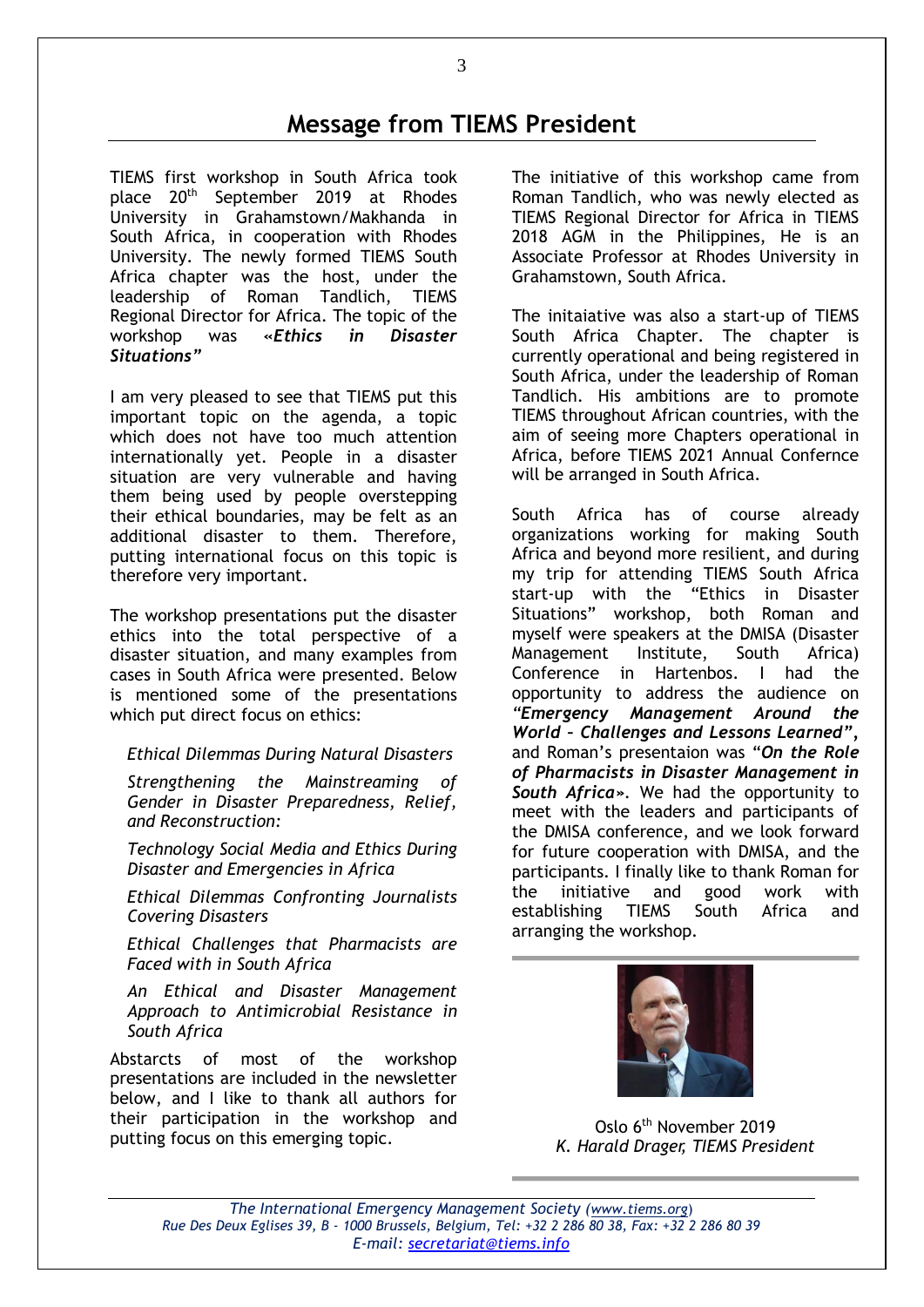## **Editor's Message**

#### <span id="page-3-0"></span>*Hello dear readers,*

*The fall season is in the air once again and you're either excited about the onset of warm weather or if you're like me, excited about a fun filled snowy season. Either way, the year seems to be flying by.* 

*Welcome to another TIEMS Special Edition Newsletter. This edition is focused on the 1st Eastern Cape workshop on Ethics in Disaster Situations that took place at the Gavin Reilly Postgraduate Village of Rhodes University in Makhanda, Eastern Cape, South Africa on September 20, 2019. Herein, we have many of the paper extracts discussed at the workshop, which was organized by the South African TIEMS Chapter President, Roman Tandlich. Roman presented a paper at the 2018 TIEMS Annual Conference in Manila, Philippines and has now become an active member of the TIEMS community. Well done, Roman! (Note: Roman has also been a guest on my internet talk-radio show, Preparing for the Unexpected on the VoiceAmerica.com radio network.*

*Don't forget the Annual TIEMS Conference in Seoul, South Korea coming up on Nov 12-15, 2019. It's sure to be a success with many speakers and topics; heck, even I'm presenting (Face the Fear – Increase the Resiliency). Our next Special Edition Newsletter will focus on the TIEMS Seoul, South Korea Conference.* 

*If you have an idea for a special edition newsletter, please let us know and we'll see about getting your papers published to our 100,000+ recipients. Or, if you just want to do an article, we can look at getting you into the next scheduled TIEMS Newsletter.* 

## *Happy reading!*



**Alex Fullick**, *MBCI, CBCP, CBRA, v3ITIL* TIEMS Special Edition Newsletter Editor Member – TIEMS Advisory Board of Directors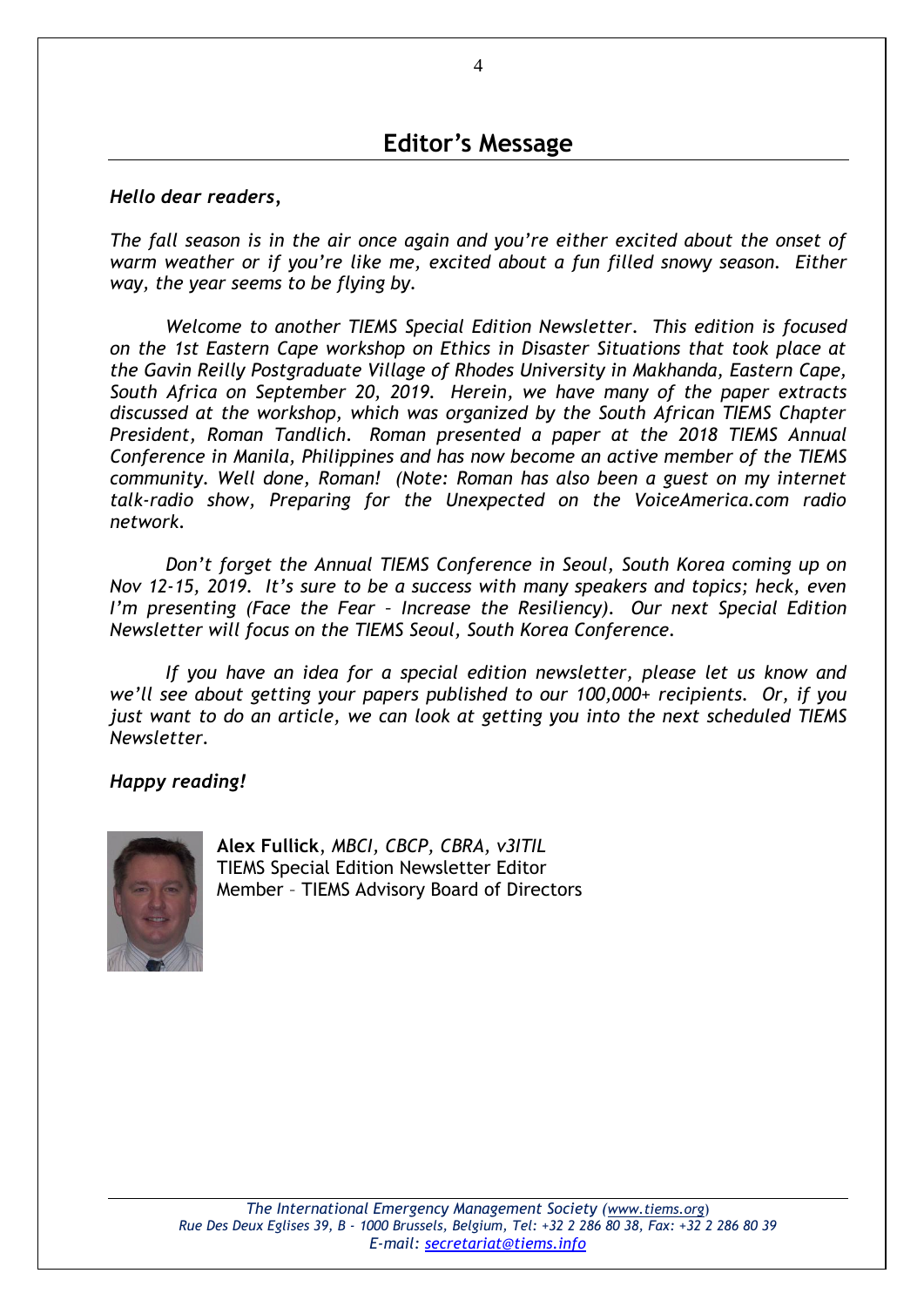

5

*Rhodes University, Makhanda, South Africa, and the International Emergency Management Society (TIEMS) welcome you to* 

# <span id="page-4-0"></span>**The 1st Eastern Cape workshop on Ethics in Disaster Situations**

**taking place at**

## **the Gavin Reilly Postgraduate Village of**

### **Rhodes University in Makhanda, Eastern Cape, South Africa 20th September 2019.**

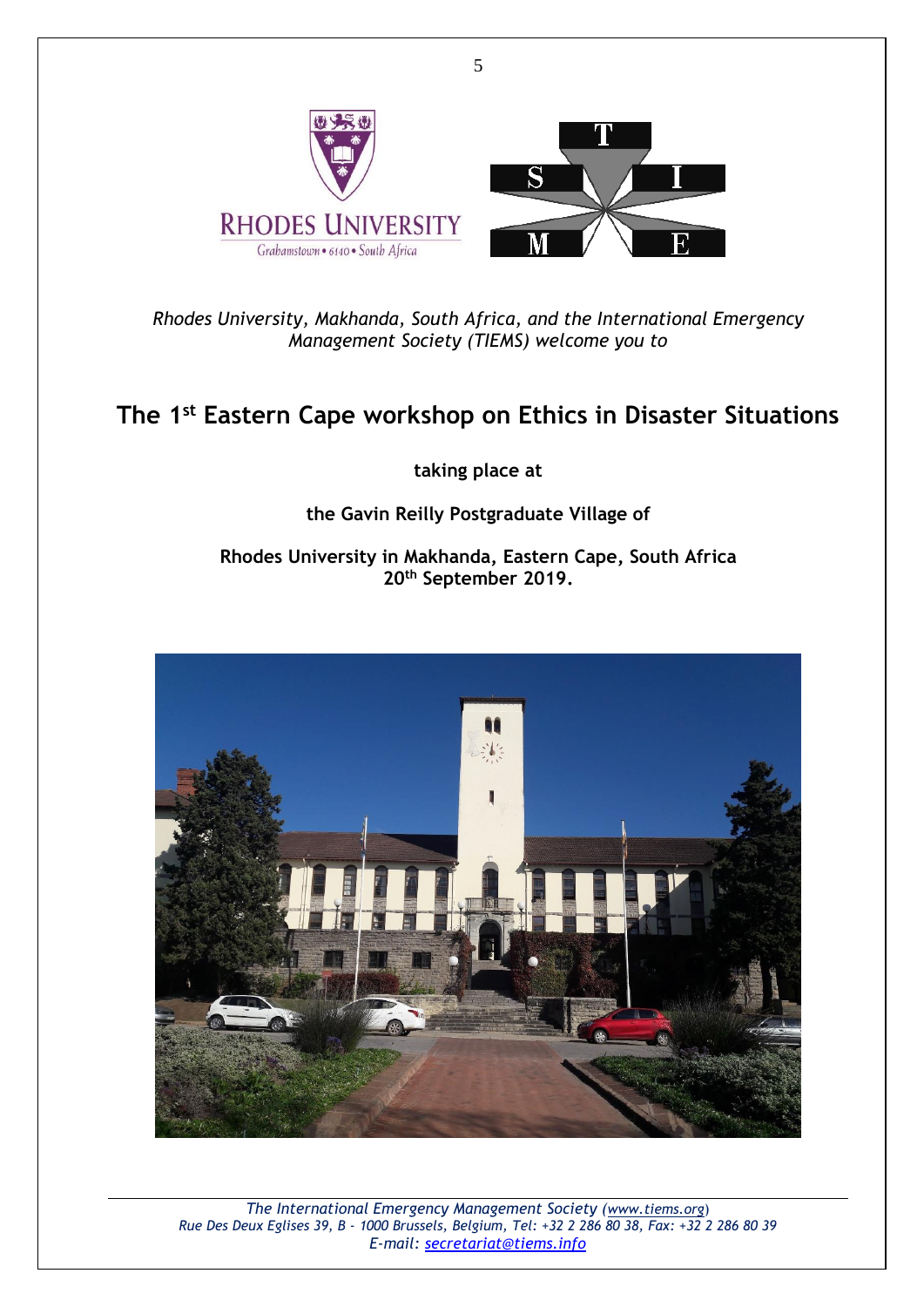## **Preface**

Every action that humanity takes in the current context of  $21^{st}$  century has knock-on effects on the socio-ecological systems that humanity is part of. These systems have human and non-human components, i.e. humans are integrated into their surroundings. As humans interact and drive the main changes in their surrounding environment, humans ultimately have a strong influence on the factors that control the variables governing the disaster risk. These variables include hazard, vulnerability and capacity. Exposure, resilience and preparedness are also important factors in this context. As humans take actions that have direct and indirect impacts on their surroundings, human positionality is at the core of all considerations in disaster risk management (DRM).

Disasters are a shock to the socio-ecological systems, i.e. sense of normalcy of the functioning of these systems is disrupted. Specific challenges can include breakdown for services delivery, e.g. breakdown in provision of water and sanitation. Challenges that a disaster risk management practitioner (DRMP) will face will also be affected by the breakdown of lifelines, e.g. interruptions in communications, which might lead to the delays in the mobilisation of the resource and assistance in the affected area. These interruptions often have major knock-on effects on the most vulnerable segments of the disaster-affected population. In addition, non-human components of the environment are also impacted by disasters, e.g. decimation of livestock and the potential for human contact with carcasses and the spread of disease. As DRMPs are generally at the centre of the planning and execution of the activities during the disaster management cycle, they are commonly faced with many challenges in the scope of their professional practice. Balancing needs of various stakeholders, the timesensitive nature of the unit operations of disaster management activities and other considerations demand that DRMPs commonly make difficult choices and take decisions with wide-reaching implications.

Conduct of DRMPs must therefore be driven by a strong, locally-centred and culturally relevant sense of "right" and "wrong". In the scope of DRM, the "right" and "wrong" ultimately drive the conduct of a DRMP which needs to adhere to acceptable and avoid unacceptable behaviour in their professional conduct. These principles and guidance on the DRMP conduct are standardises by various organisations and institutions in the DRM space. Examples of such codes of conduct include the Professional Conduct of Disaster Management Institute of Southern Africa (DMISA, 2019), Standards of Conduct for International Civil Service (UN/UNESCO, undated) and the Sphere Handbook (Sphere, 2018). Disaster management systems must be ethical in nature, i.e. must be based on the core ethical principles of DRMP behaviour in the disaster zones or in the disasterprone areas.

Currently, TIEMS is in the process to establish an international platform for certification of emergency managers and DRMPs. One of the elements of this strategy is the establishment of the courses on ethics in disaster situations. These courses will be spearheaded by the TIEMS chapters and stakeholders across Africa. The process of course development is currently underway and its first pinnacle is this the  $1^{st}$  Eastern Cape Workshop on Ethics in Disaster situations. We welcome you to it and please browse through the abstracts of the presentation in the next section of this Book of Abstracts.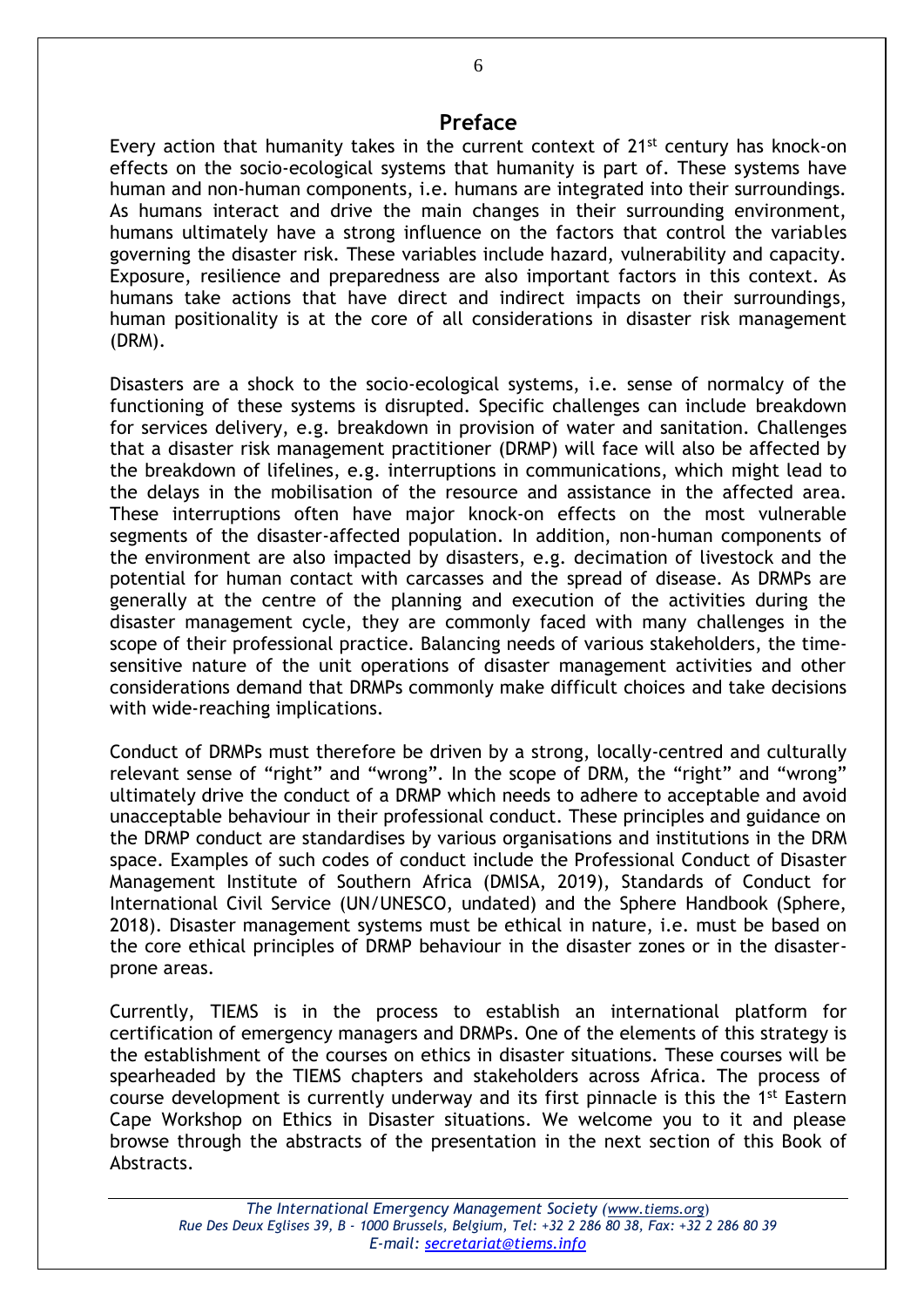## **Programme for the 1st Eastern Cape Workshop on Ethics in Disaster Situations Venue: Gavin Reilly Postgraduate Village**

## **Date: 20th September 2019**

| <b>Time slot</b> | Activity/Presenting author          | <b>Topic</b>                                                                                                                                                    |
|------------------|-------------------------------------|-----------------------------------------------------------------------------------------------------------------------------------------------------------------|
| 8:30-9:00        | Registration                        | Registration                                                                                                                                                    |
| $9:00-9:15$      | Roman Tandlich                      | Opening remarks                                                                                                                                                 |
| $9:15-9:45$      | K. Harald Drager                    | TIEMS - introduction to the<br>organization and its activities<br>in Africa                                                                                     |
| $9:45-10:15$     | Professor Godwell Nhamo             | Ethical dilemmas during<br>natural disasters: Emerging<br>findings from cyclones and<br>floods in Southern Africa                                               |
| 10:15-10:45      | David Chikodzi                      | Review of ethical issues in the<br>use of Earth Observation<br>Technologies during disaster<br>times                                                            |
| 10:45-11:15      | Tea                                 | Tea                                                                                                                                                             |
| $11:15 - 11:45$  | <b>Felix Donkor</b>                 | A tale of two disasters and the<br>critical insights on how ICT<br>can overcome fragmentation<br>and inform measures for<br>enhanced disaster risk<br>reduction |
| 11:45-12:15      | Hugh van Niekerk                    | <b>New SA Weather Service</b><br>Impact based severe weather<br>warning service                                                                                 |
| 12:15-12-45      | Siviwe Shwababa                     | Ethical approach to managing<br>disasters in land reform farms,<br>a case study of the South<br>African Land Reform<br>Programme                                |
| 12:45-14:00      | Lunch and informal<br>conversations | Lunch and informal<br>conversations                                                                                                                             |

**Programme for the 1st Eastern Cape Workshop on Ethics in Disaster Situations**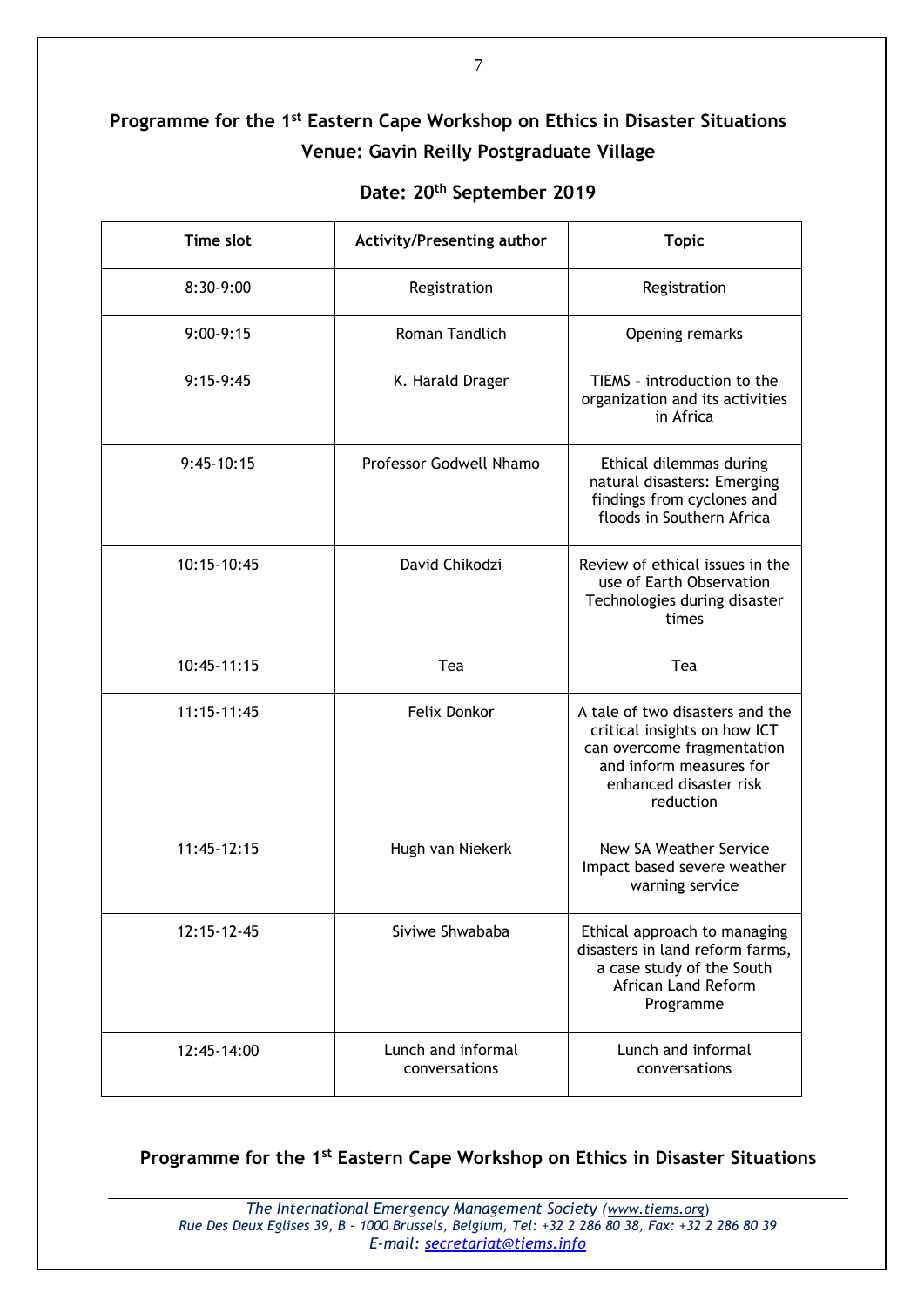## **Venue: Gavin Reilly Postgraduate Village Date: 20th September 2019**

| Time slot     | <b>Activity/Presenting author</b> | <b>Topic</b>                                                                                                                              |
|---------------|-----------------------------------|-------------------------------------------------------------------------------------------------------------------------------------------|
| $14:00-14:30$ | Hlengiwe Precious Kunene          | Strengthening the<br>mainstreaming of gender in<br>disaster preparedness, relief<br>and reconstruction: A case of<br>South African floods |
| 14:30-15:00   | Kaitano Dube                      | Technology social media and<br>ethics during disaster and<br>emergencies in Africa                                                        |
| 15:00-15:30   | Peter du Toit                     | Ethical dilemmas confronting<br>journalists covering disasters                                                                            |
| 15:30-15:45   | Tea                               | Tea                                                                                                                                       |
| $15:45-16:15$ | Kuvashna Singh                    | Ethical challenges that health<br>care professionals such as<br>pharmacists are faced with                                                |
| 16:15-16:45   | <b>Elias Sithole</b>              | To be announced                                                                                                                           |
| $16:45-17:15$ | Jean Rusere                       | Antimicrobial resistance and<br>disaster management ethics                                                                                |
| 17:30-20:00   | Cocktail function                 | Provost Café                                                                                                                              |

Roman Tandlich Charing the Workshop

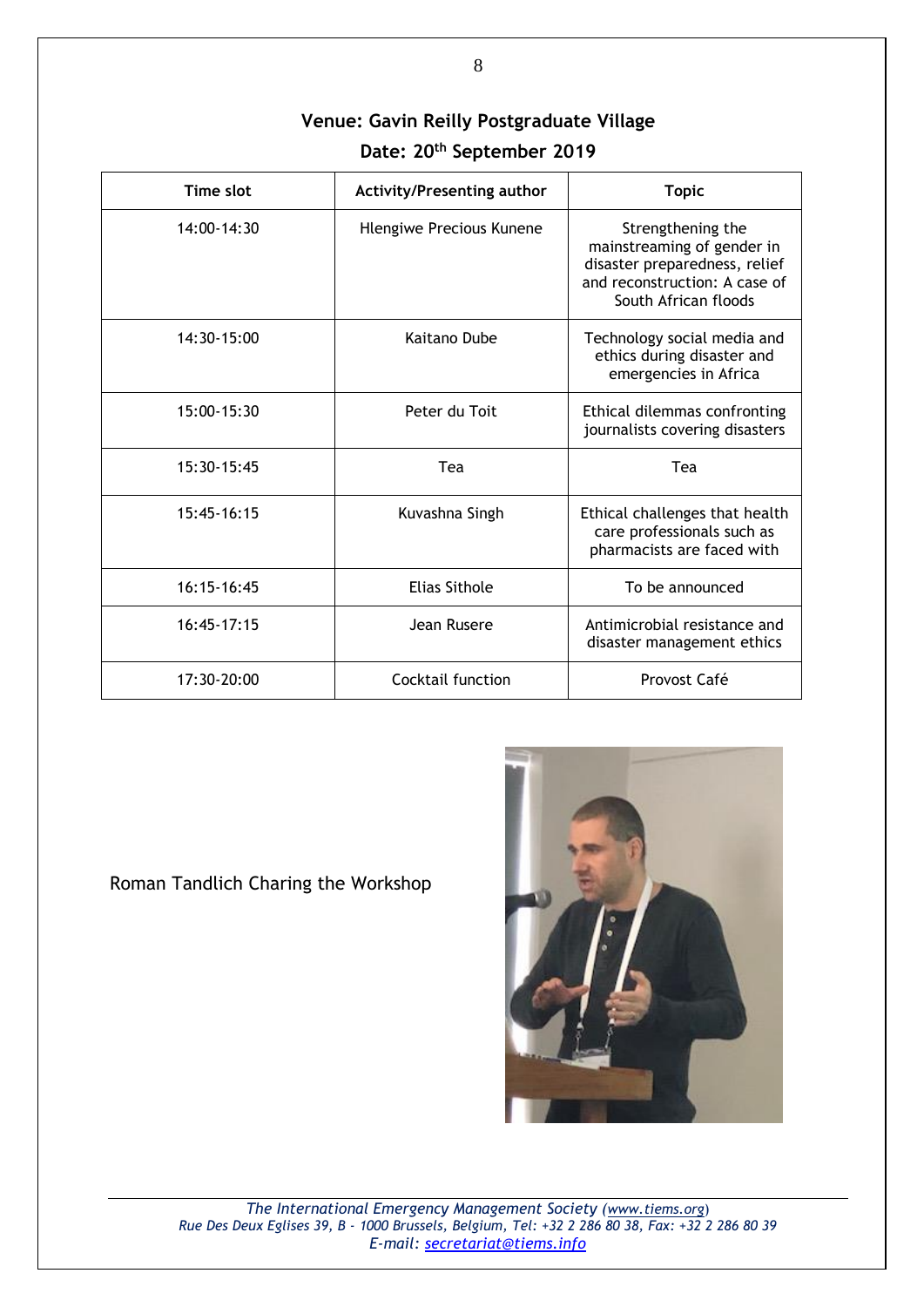### **TIEMS – Introduction to the Organization and TQC**

#### <span id="page-8-0"></span>**K. Harald Drager**

The International Emergency Management Society (TIEMS) - President, Norway, Rue Des Deux Eglises 39, 1000 Brussels, Belgium, email: [khdrager@online.no.](mailto:khdrager@online.no)

The International Emergency Management Society (TIEMS) is an international not-forprofit NGO, which is currently registered in Belgium and it has chapters or regional branches in 14 countries around the world. In 2019, we are seeking to open a chapter in South Africa. When it comes to the workshop of our NGO, we organise annual international conferences and workshops in the fields of emergency management, disaster management and disaster resilience. We have also been partnering and participating in research and development activities; and education, training and certification programs worldwide.

TIEMS was founded in 1993 in Washington DC, USA and has developed to an international presence over the years since its inauguration. Since 2006 TIEMS has participated as a consortium partner in EU R&D programs to improve emergency preparedness. In addition, TIEMS experts have been members of user groups and advisory boards for a variety of other EU projects focusing on preparedness in Europe and worldwide. The present running EU program is Horizon 2020, which will have invested more than 100 billion Euro in RTD by the end of 2020, by EU RTD funding and private investment. Four EU projects where TIEMS has been a consortium partner are: NARTUS (addressing important public safety communication issues); ASSET (improving trust between authorities and the public for pandemics and epidemics); HERACLES (protecting cultural heritage sites from climate change), and DG ECHO Wildfire HUB (establishing an expert HUB in Europe to support wildfire fighting and to serve as a prototype for additional expert HUB's for other disasters in Europe).

TIEMS annual conference is moved around the world with the different chapters as host, and last year it was in Manila in the Philippines and this year it will be in Korea, and next year it is planned for Marseilles in France. The annual conference focus on the risk and disaster challenges in the host country and invites and bring in TIEMS international members and other international experts for an international dialogue for making the host country and societies around the world more resilience. TIEMS has also launched its own internal R&D project to develop a curriculum and on-line system for TIEMS International Certification – TQC, which aims to become an internationally recognized certification of qualifications in global emergency management. TIEMS worldwide experience of 26 year of operation will be covered in the paper.

**Keywords:** international education, emergency management, non-governmental organisations

K. Harald Drager preSenting his keynote at

DMISA Conference.

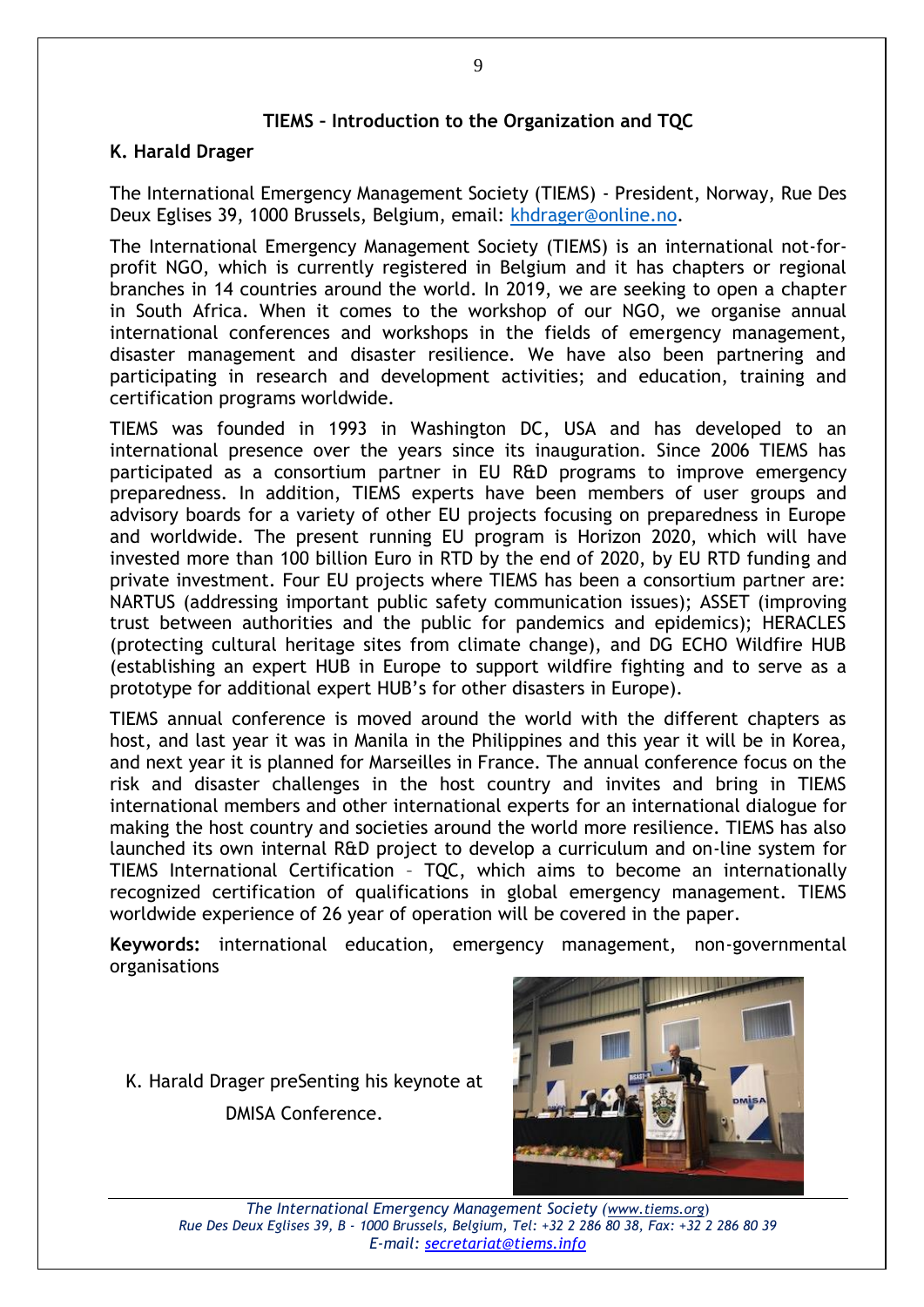## <span id="page-9-1"></span><span id="page-9-0"></span>**Ethical Dilemmas During Natural Disasters: Emerging Findings from Tropical Cyclones and Floods in Southern Africa.**

## **Professor Godwell Nhamo (PhD)**

http://orcid.org/0000-0001-5465-2168 Exxaro Chair in Business and Climate Change Institute for Corporate Citizenship, Unisa P.O. Box 392, Unisa 0003 nhamog@unisa.ac.za

## **Roman Tandlich (PhD)**

Environmental Health and Biotechnology Research Group Division of Pharmaceutical Chemistry, Faculty of Pharmacy Rhodes University, Artillery Road, P.O. Box 94 Grahamstown 6140, South Africa r.tandlich@ru.ac.za; roman.tandlich@gmail.com

## **Sosten Chiotha** (PhD)

Leadership for Environment and Development (LEAD) Corner Kamuzu Highway/ Fishing Flies Road Zomba, Malawi schiotha@leadsea.mw

## **Abstract**

Southern Africa has witnessed increased activity in tropical cyclones and floods. However, throughout the disaster cycle, issues of ethics always emerge, especially concerning survivors and those involved in search and rescue, relief and recovery phases. From tropical cyclone Eline in 2000, through Favio, Dineo, Idai and Kenneth in 2019, this chapter seeks to document some of the ethics dilemmas that emerged. From a southern African perspective, the most documented unethical engagement with a large scale disaster was Operation Noah. Operation Noah was the programme to rescue about 6,000 animals trapped in many submerging islands during the filling of Kariba Dam shared by Zambia and Zimbabwe between 1959 and 1964.

With boats and rescued call from all over the world, drowning animals were prioritised, with people left dying in flood waters. Writing on Ethical Principles on Disaster Risk Reduction and People's Resilience, some authors identified a range of principles. Prior to disasters the following principles apply: Introduction of prevention measures, Education, training and awareness-raising about resilience to disasters, Prior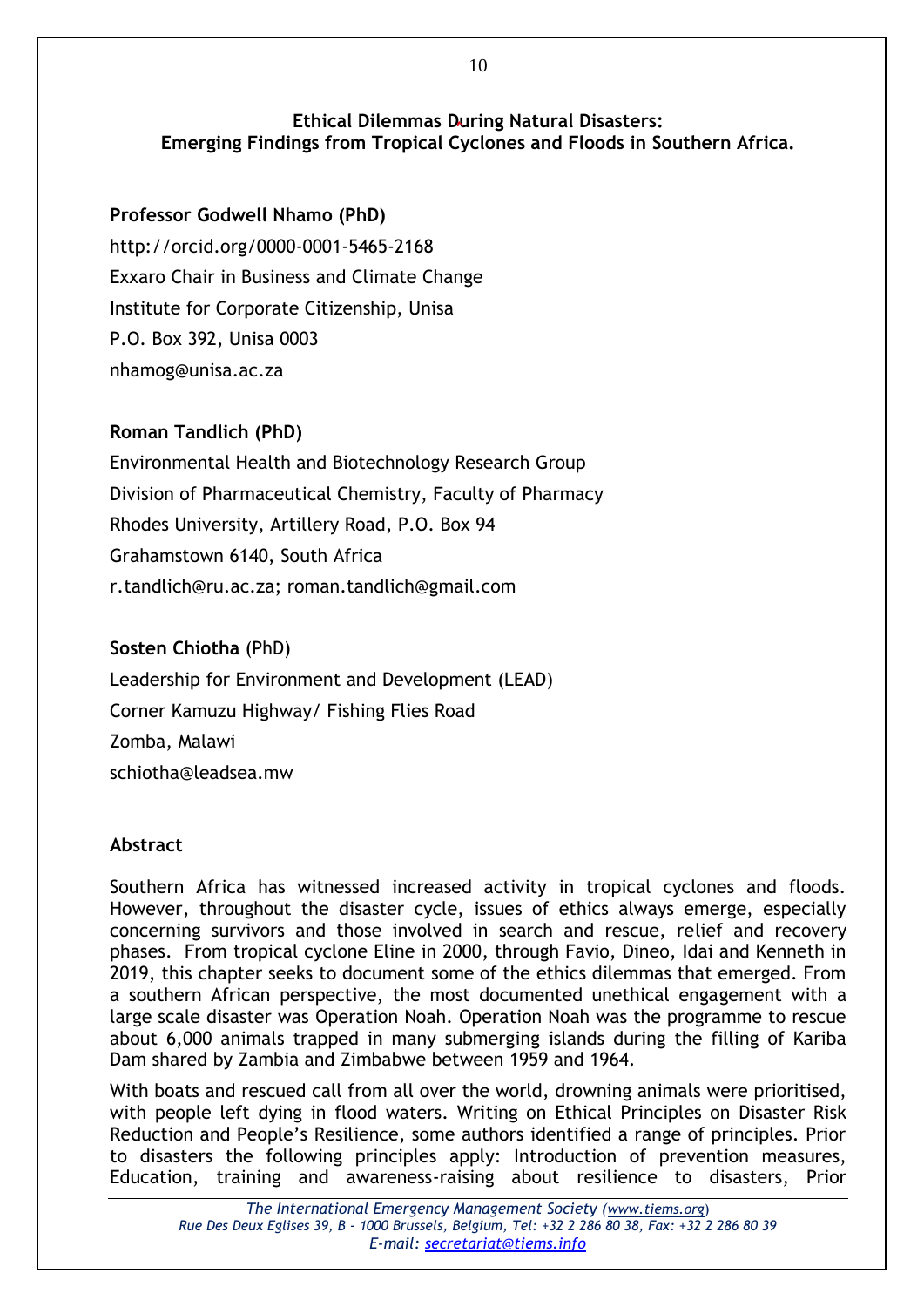information, and Special prevention measures for the most vulnerable groups. Some ethical principles applied during disasters include: Humanitarian assistance, Information and participation during disasters, Compulsory evacuation of populations, respect of dignity, respect of persons, Emergency assistance for the most vulnerable persons, The importance of rescue workers, Measures to safeguard and rehabilitate the environment, and Necessary measures to safeguard and restore social ties. Ethical principles applied after disasters include: Strengthening resilience to the effects of disasters; take necessary measures; Protection of economic, social and cultural rights; and Protection of civil and political rights.

From the Chennai floods of 2015, a number of ethical issue emerged, among them: inequity in the relief and response activities, conflicts between government and nongovernment relief and response, focus on short-term relief rather than rehabilitation and reconstruction activities, and the lack of crisis standards of care in medical services.

Some of the issues to be traced include: food distribution; donated rejects of materials; conditional ODA donations; television philanthropy; exaggerated impacts from politicians; aid agencies shrinkage - steaking and holding on for long before distributions; cheating for more handouts from victims themselves, e.g., use of multiple names and inflated household numbers; rescuers taking advantage of victims to gain sexual or other favours; use of social media; academia and research in DRR; and the elite and or traditional leader capture of humanitarian process.

Keywords: ethics, cyclones, floods, Eline, Favio, Dineo, Idai, Kenneth, Southern Africa



The audience at the DMISA Conference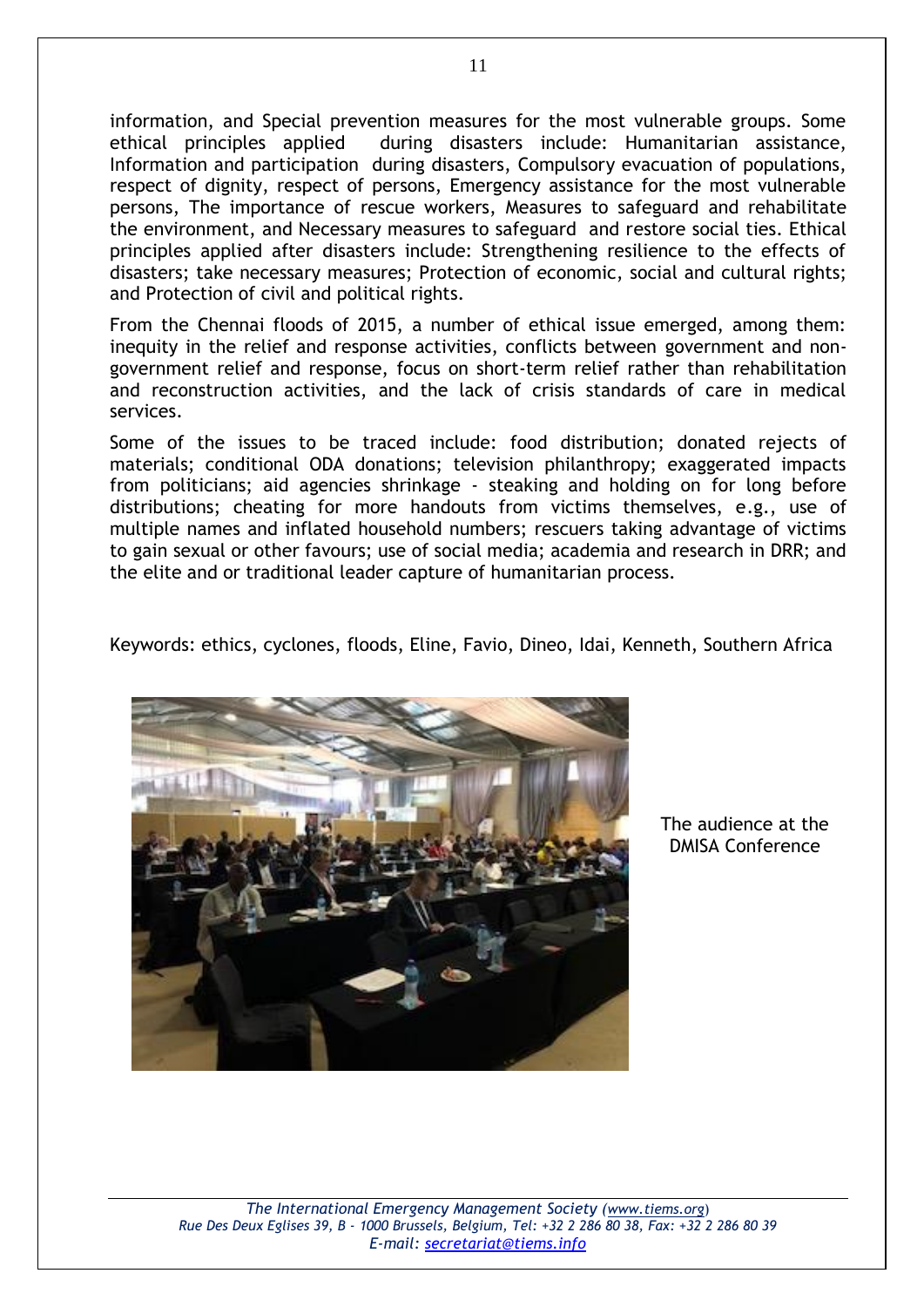#### <span id="page-11-0"></span>**Review of Ethical Issues in the use of Earth Observation Technologies During Disaster Times**

### **David Chikodzi and Professor Godwell Nhamo, PhD**

Institute for Corporate Citizenship, University of South Africa, email: [dchikodzi@hotmail.com.](mailto:dchikodzi@hotmail.com)

Earth observation technologies (EOT) in all their forms are increasingly playing an indispensable role in disaster risk reduction (DRR). The utility of EOT during disaster periods is derived from their tremendous power to collect data over Earth at hyperspectral levels and at many spatial and temporary resolutions. Data from EOT can be used in near real-time monitoring of disasters and throughout the DRR cycle from issuing early warnings to the at risk populations, guiding rescue operations, damage assessments and recovery efforts.

However, the adoption of EOT in DRR without proper ethical grounding has been flagged to be a problem that can potentially limit its uptake in the process slowing the pace of crisis management. Ethical issues in the utilisation of EOT during disaster time relate to the explosion of unverified and highly disorganised big data information during the initial phase of a crisis. This usually trend faster than official communication, with the possibilities for unethical behaviour on the part of either the providers or consumers of the data. Therefore, the debate arises as to whether there should be safeguards regarding the handling of such big data, which although is gathered solely for humanitarian purposes could be valuable to other potentially malicious uses. Security and privacy issues also cannot be ignored given the obtainability of such near real-time and high resolution satellite imagery that is acquired and circulated online by foreign nations and private companies.

During Tropical Cyclone Idai, for example, the most accurate information came from foreign sources. Yet that information was quickly used for swift DRR interventions, including mobilising for humanitarian aid. However, there is a paucity of information on the ethical issues that emerge when there is utilisation of Earth observing technology during periods of disaster. Using ethical theories and frameworks, document analysis, and in-depth interviews, this paper explores the ethical issues surrounding the utilisation of EOT datasets during disaster times. The paper also develops an ethical model through which EOT data can be collected, analysed, validated and disseminated to the needy population without compromising the bigger picture such EOT is used for - DRR.

Key words: Earth observation, DRR, ethics, remote sensing.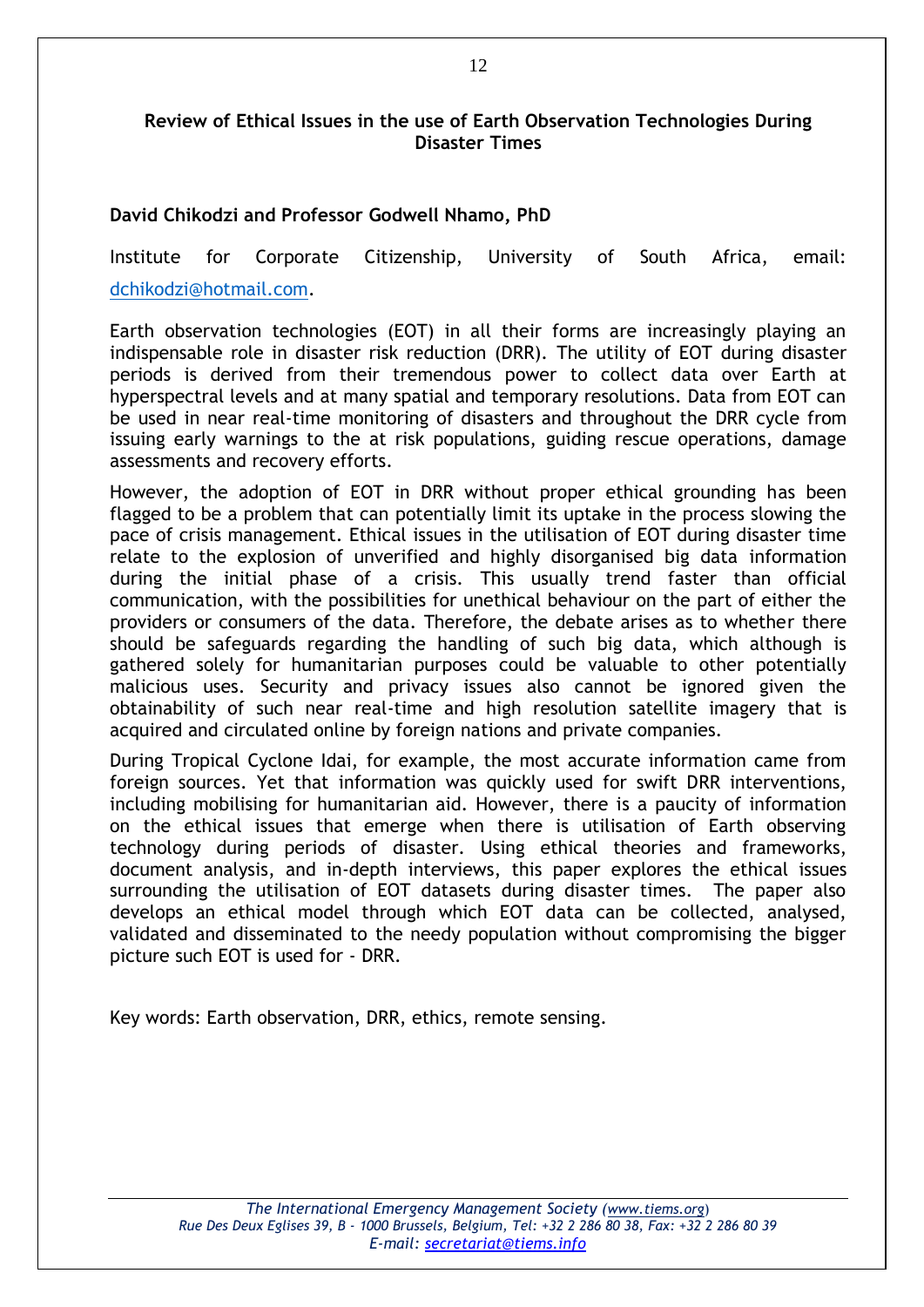#### <span id="page-12-0"></span>**A Tale of Two National Disasters and the Critical Insights on how ICT can Overcome Fragmentation and Inform Measures for Enhanced Disaster Risk Reduction**

#### **Felix Kwabena Donkor and Kevin Mearns**

College of Agriculture and Environmental Sciences, University of South Africa (UNISA), UNISA Science Campus. Corner of Christiaan de Wet Road & Pioneer Avenue, Florida, 1709, South Africa, \*Corresponding author email: [felixdonkor2002@yahoo.co.uk.](mailto:felixdonkor2002@yahoo.co.uk)

#### **Abstract**

Recent mudslides and associated disasters in Sierra Leone as well as South Africa's worst drought in over a century have both been declared national disasters given their unprecedented scale and impacts. A common denominator in both scenarios is that climate change and weather events do not cause disasters in isolation but are exacerbated when extreme weather events intersect with impoverished communities, dysfunctional governance and poorly maintained infrastructure. Furthermore, the fragmented approach to disaster risk reduction and climate change adaptation compromises effective coordination for government departments, and results in a lack of efficiency and effectiveness in preparing for and responding to extreme weather events. The study assesses accounts of victims and disaster management organizations in the two countries to draw insights on how information communication technology can help overcome the fragmentation in the multi-sectoral governance of disaster risk in the two countries and the core ethical issues to be addressed so as to inform measures at enhancing structural and non-structural measures essential to improving the economic, social, health and cultural resilience of persons, communities, countries and their assets, as well as the environment. Given the devastating impact of disasters on the vulnerable, this is crucial to realizing the Sustainable Development Goals (SDGs) as well as the global objective of Not Leaving Anyone Behind.



**Keywords:** disaster risk reduction, climate change adaptation, sustainable development goals, vulnerability, leaving-no-one- behind

Roman presenting at the workshop.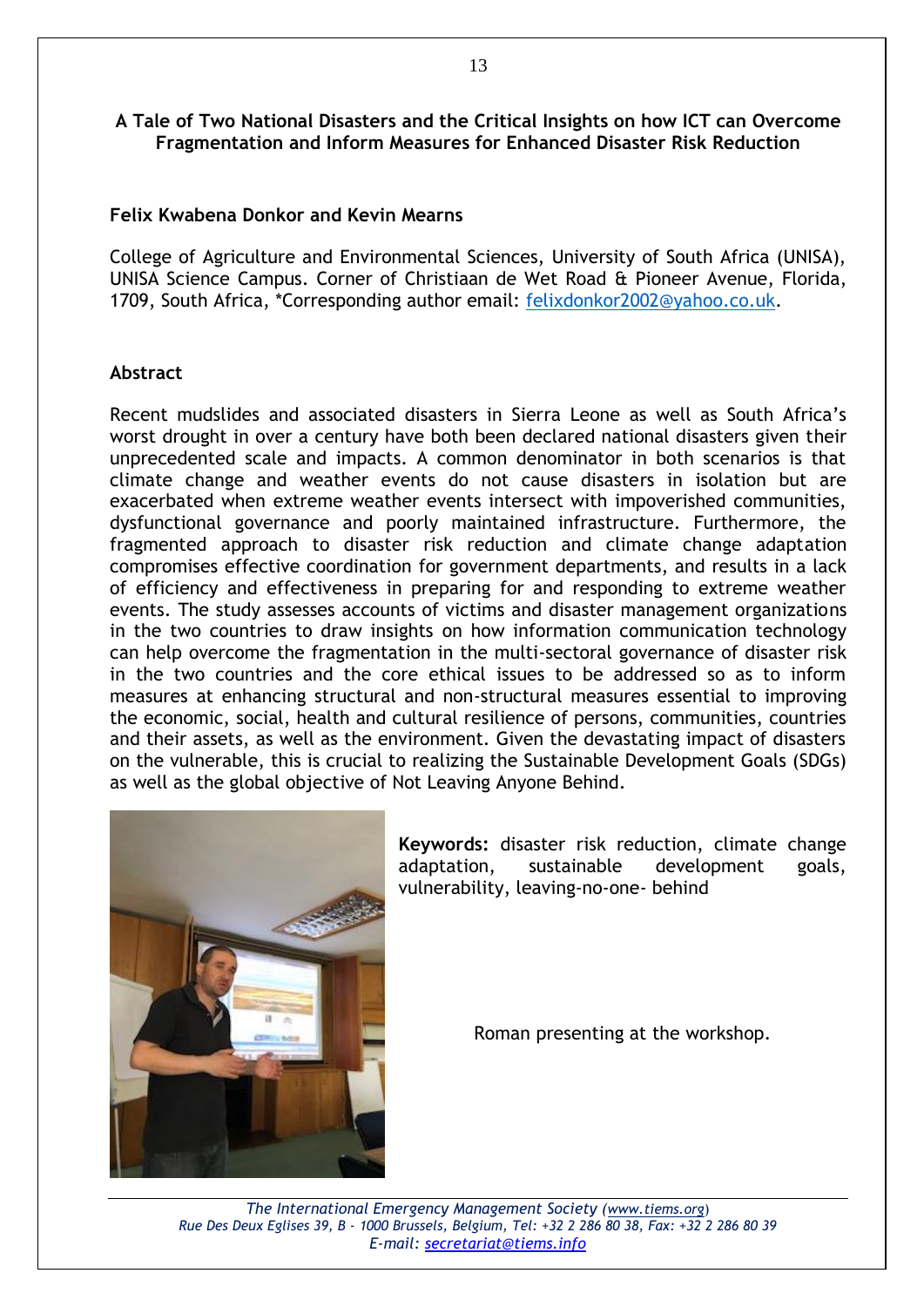## <span id="page-13-0"></span>**New South African Weather Service Impact-Based Severe Warning Service (IBF)**

#### **Hugh van Niekerk**

Regional Manager: South African Weather Service, Port Elizabeth Office, Roof top Departures Hall, Port Elizabeth Airport, Private Bag x5991, Walmer, PE, 6065, email: [Hugh.VanNiekerk@weathersa.co.za.](mailto:Hugh.VanNiekerk@weathersa.co.za)

#### **Abstract**

The World Meteorological Organization identified the need for National Weather Services to modernize their forecasting capabilities by giving the end user more meaningful information to help protect life and property and reduce risk. The SA Weather service is in the process of launching an "Impact Based Forecasting" and Warning service, moving from threshold based warnings to impact based warnings. This means that the forecasts will forecast what the weather will DO as opposed to what the weather will BE. This service has been piloted for a year with disaster management and an example of the change is as follows: -Current Warning: 60mm of rainfall is expected in the next 24 hours. Impact Based Warning: The anticipated rainfall of 60mm is expected to flood low level crossings, cut off vulnerable informal settlements, result in rock falls and/or mudslides, disrupt traffic and temporary closures to vulnerable passes are expected. These warnings will be issued in accordance with the SAWS ACT 8 of 2001 as amended.

**Keywords:** early-warning systems, forecasting, vulnerability and impact reduction.



TIEMS Presidernt K. Harald Drager with a DMISA conference participant from Zimbabwe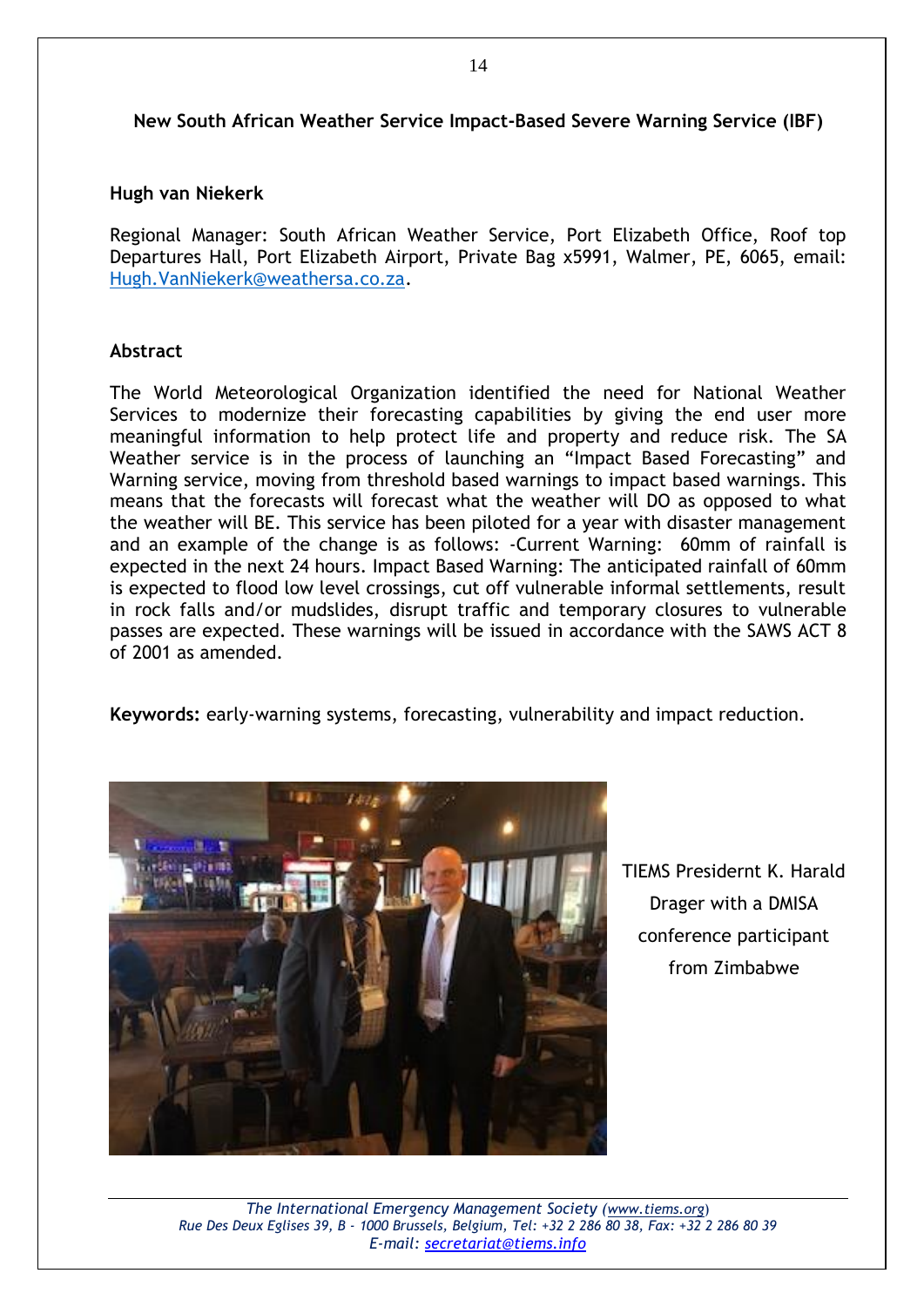#### **Ethical Approach to Managing Disasters in Land Reform Farms; A case of the South African Land Reform Programme**

#### <span id="page-14-1"></span><span id="page-14-0"></span>**Dr. Siviwe Shwababa**

Department of Agriculture Rural Development and Land Reform, East London, email: [siviwe.shwababa@drdlr.gov.za.](mailto:siviwe.shwababa@drdlr.gov.za)

### **Abstract**

The Department of Agriculture Rural Development and Land Reform is entrusted with a constitutional mandate of delivering land reform as corrective and restorative measure to the historical injustices which transpired in South Africa. Land reform beneficiaries are part of the state's programme which strives to supply the poor and the previously disadvantaged population with land to advance their livelihoods, and also use the land for developing farming enterprises. To date this programme has achieved numerous strides such as acquisition of a number of hectares for poor districts, acquisition of a number of hectares to be allocated to smallholder farmers made up of women, youth and persons with disabilities for agricultural production and provision of financial support to a number of beneficiaries who acquired farms. The land reform agenda therefore goes beyond the transfer of land for social and economic outcomes, but ensures equitable distribution aligned to a transformed and thriving agricultural sector. Notwithstanding these remarkable strides, the land reform programme is void of an ethical approach for managing disaster events which often occur on land reform farms resulting into indescribable damage. The lack of this approach deters progress and development on these farms and further suppresses the gains already attained. This paper highlights the various ethical principles which can help guide the integration of disaster management into the land reform programme.



**Keywords:** ethics, disaster management, land reform programme

An old English prison in Grahamstown, where the workshop participants gathered after the workshop for food and drinks.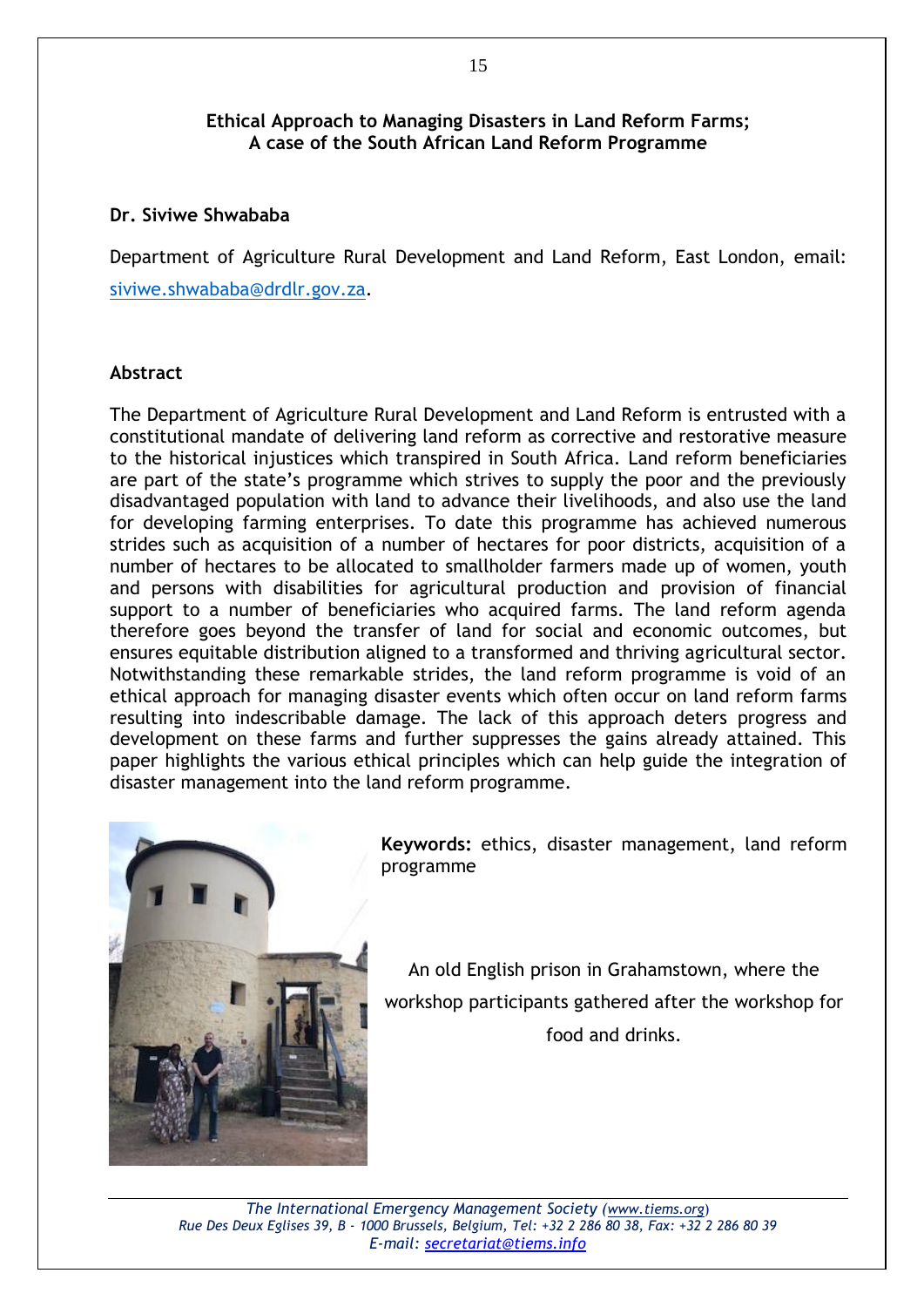#### <span id="page-15-1"></span><span id="page-15-0"></span>**Strengthening the Mainstreaming of Gender in Disaster Preparedness, Relief, and Reconstruction: A case of South African floods**

#### **Hlengiwe Kunene, MSc and Professor Godwell Nhamo, PhD**

Postgraduate research assistant, Institute for Corporate Citizenship, Unisa, P.O. Box 392, Unisa 0003, email: [Kunenhp@unisa.ac.za](mailto:Kunenhp@unisa.ac.za)

#### **Abstract**

Gender mainstreaming remains a critical element in disaster risk management. Literature showing increasing levels of gender inequality mainly attributed to the frequency and intensity of recent extreme weather events has prompted the need for proper disaster risk management strategies. This is because members of a population experience the impact of disasters in different ways due to various factors from socioeconomic conditions, cultural beliefs to traditional practices, which have repeatedly put women at a disadvantage. However, disaster risk reduction policies have often overlooked women vulnerabilities, which has led to more women losing their lives when disaster strikes. This vulnerability also makes it hard for women to rebuild their lives post-disaster. It is for this reason that, this study seeks to review the strengths and weaknesses of South African government policies in mainstreaming gender in disaster preparedness, relief, and reconstruction. To draw out lessons from current disaster risk management policies and strategies that have worked and those that have not worked, as well as to draw recommendations for strengthening gender mainstreaming in government responses. The study proposes to use triangulation research methodology, a semi-structured questionnaire and participatory research appraisal (PRA) exercises as data collection instruments. This study intends to bridge the gap between policy and practice through strengthening pre and post-disaster gender-mainstreaming strategies in South Africa.



**Keywords:** Gender, Disaster, Policy, Floods, Inequality

Inside the old prison at the get together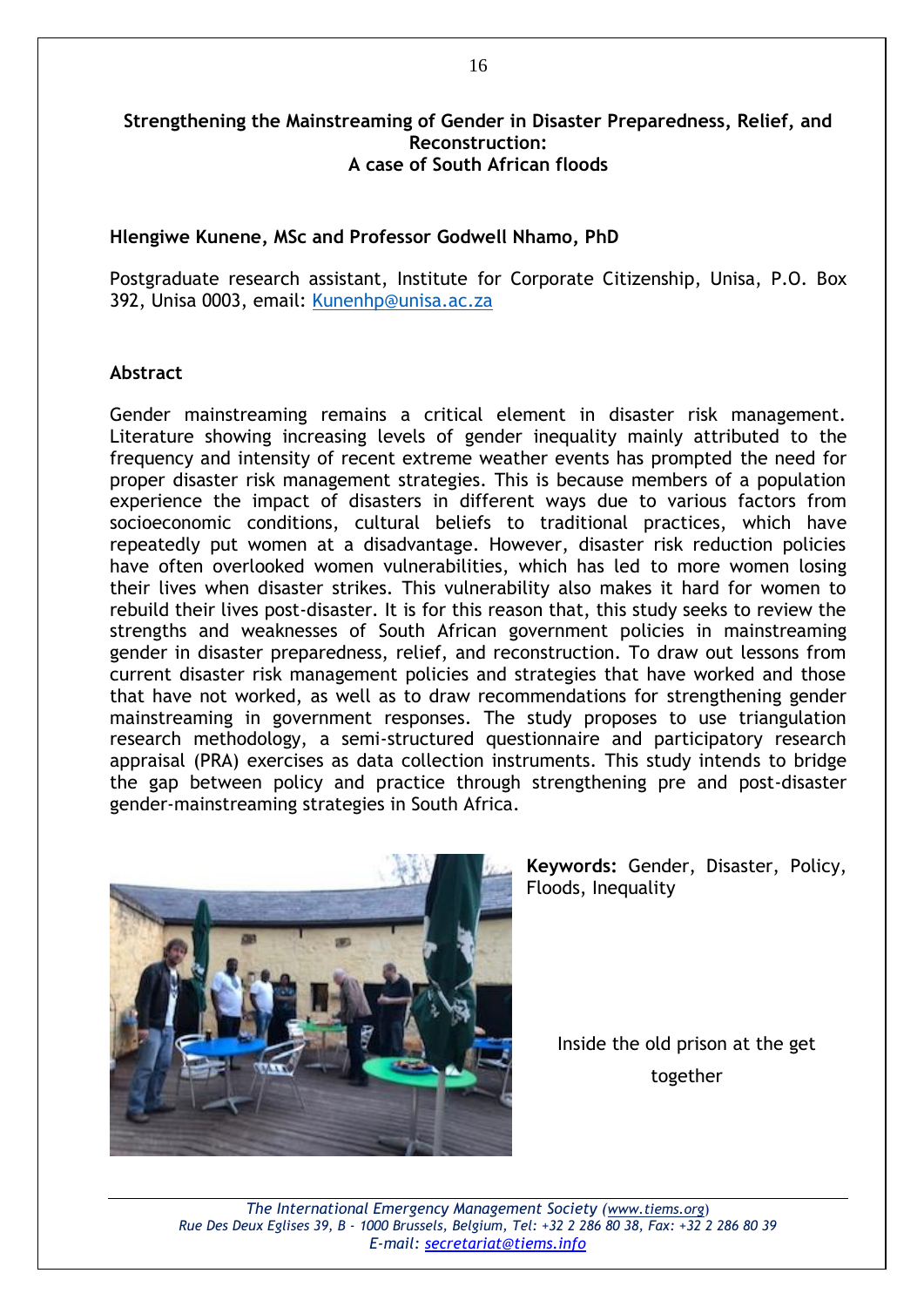## <span id="page-16-0"></span>**Technology Social Media and Ethics During Disaster and Emergencies in Africa**

## **Kaitano Dube and Professor Godwell Nhamo, PhD**

Exxaro Chair on Business and Climate change, Institute of Corporate Citizenship, UNISA, Pretoria, South Africa, email: [dubekaitano@gmail.com.](mailto:dubekaitano@gmail.com)

### **Abstract**

The high rate of internet penetration and the march towards the  $4<sup>th</sup>$  Industrial revolution has seen a rapid boom in ICT usage, and social media uptake in Africa as mobile penetration advances towards 100%. In as much as the advent of ICTs and social media has cast light on the 'dark' continent of Africa bringing hope and some form of transparency in governance issues, there are a host of challenges that the march towards the fourth industrial revolution (4IR) has brought upon society. The use of ICT and social media during disasters most of which are occurring with high intensity and frequency due to climate change attributed extreme weather events have seen the deployment and extensive usage of ICT and social media where intrusive drones and other ICTs have been used in a rush by journalists and citizens journalist in race to be the first to break the news given the associated bragging rights that goes with it. In this study that utilises key informants and secondary data, the study shows that in a rush to cover disasters by both citizen and professional journalists' ethical practices are often abandoned or ignored usually are with long-lasting impact on the families and communities that are affected by various disasters. The demand to be part of the trending news on either twitter or Facebook has disastrous consequences. The paper calls for the rigorous application of machine learning to ensure content that is posted on social media blogs and microblogs meets the privacy and content policies of such platforms especially in Africa where policies around social media content in many counties are at best weak. The paper further recommends the return to basics of respect, decency and protection of the deceased and vulnerable communities as a norm to minimise damage and injury of sensitive community and those affected by disasters. There is a need for professional journalists to adhere to set standards and for counties to develop policies and guidelines that balance the need for information dissemination and respect for dignity and humanity.



**Keywords:** Social Media, Natural Disasters, Ethics, Africa, Drones

Entertainment at the get together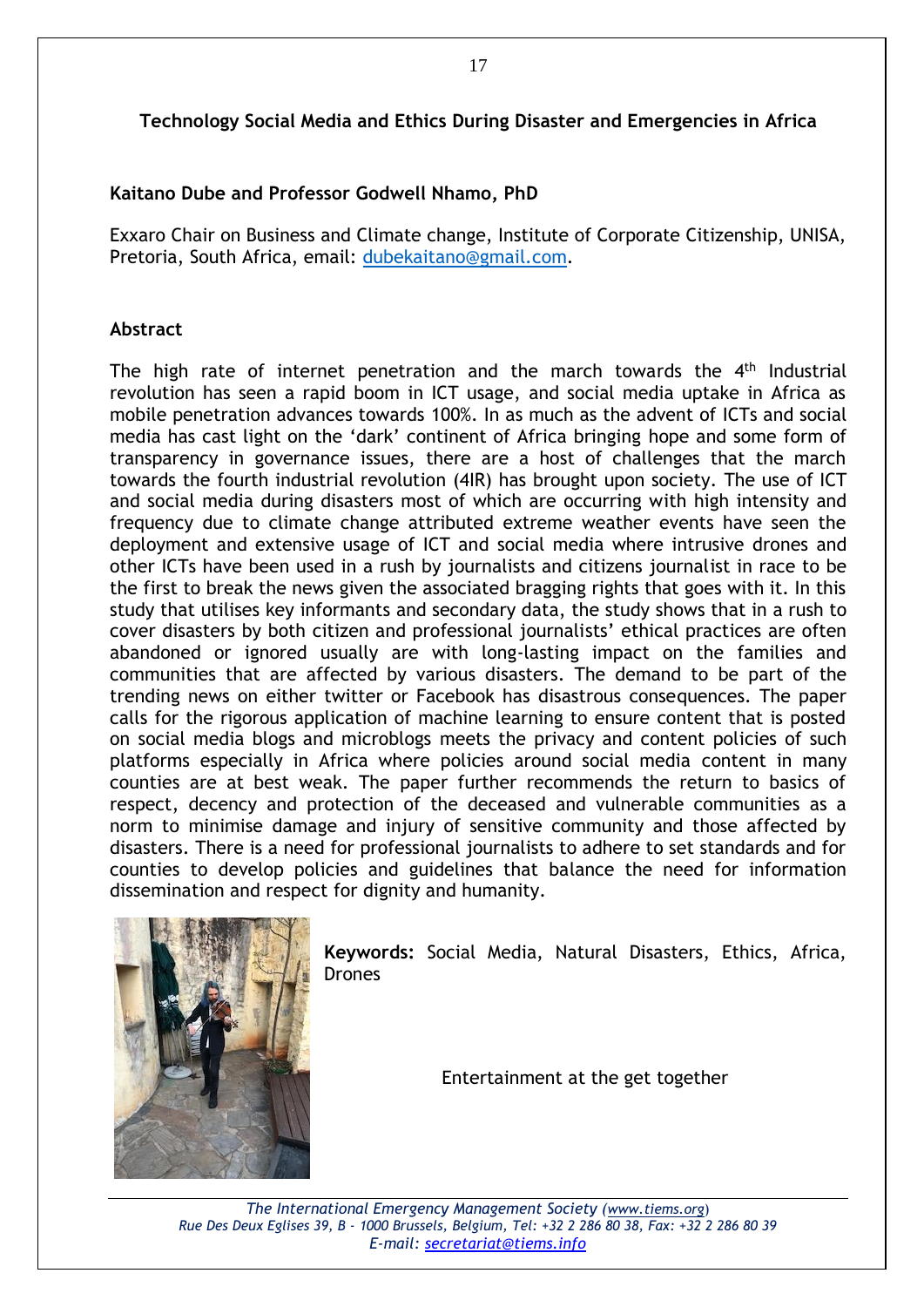## **Ethical Dilemmas Confronting Journalists Covering Disasters**

### <span id="page-17-0"></span>**Peter du Toit**

Research Associate, Sol Plaatje Institute for Media Leadership, School of journalism and Media Studies, Rhodes University, email: [p.dutoit@ru.ac.za.](mailto:p.dutoit@ru.ac.za)

## **Abstract**

This paper explores the ethical challenges journalists employed by "traditional" news providers must confront when reporting on disasters. It surveys recent research and professional publications to identify how changes in the media environment have exacerbated the uncertainties journalists must resolve. It considers how the rise of social media and citizen journalism have contributed to the transformation of reporting practices, both in terms of the speed at which reporters must work and with regard to the way in which reporting practices have changed. Today's news media must compete for attention against content producers who are not bound by the same professional values and who are not responsible to their audiences. This paper also includes a focus on the dilemma journalists encounter when it comes to making decisions on how involved they should be in the stories they cover. It also examines how the crisis in journalism has seen even leading media organisations having to cut back on the resources they can allocate to disaster coverage and how this has impacted on the media's ability to bear witness during times of crisis. One outcome has been an increased number of collaborations between NGO's responding to disasters and poorly resourced journalists who rely on these organizations to help get them on the ground. But what does this mean for journalistic independence? The paper considers some of the ways in which professionals have responded to these critical questions.

**Keywords:** Reporting disasters, journalism ethics, reporting dilemmas.



During the DMISA conference, we needed a golf cart to reach our living quarters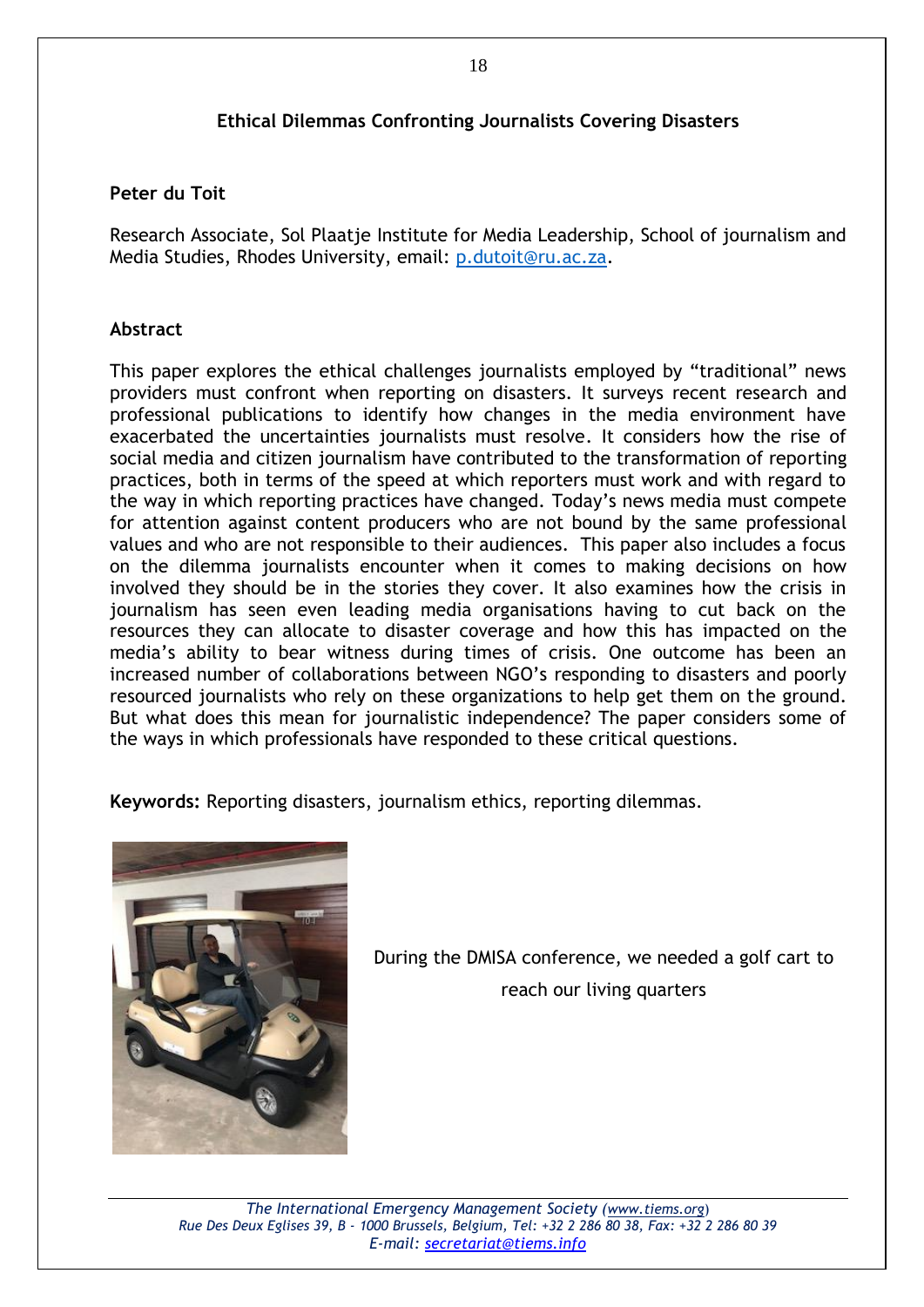## **Ethical Challenges that Pharmacists are Faced with in South Africa**

### <span id="page-18-0"></span>**Kuvashna Singh<sup>1</sup> and Roman Tandlich<sup>2</sup>**

<sup>1</sup> Pharmacist Intern, KwaZulu-Natal Province of South Africa, South Africa, email: [signhkuvashna@gmail.com.](mailto:signhkuvashna@gmail.com)

<sup>2</sup> Faculty of Pharmacy, Rhodes University, Artillery Road, P.O. Box 94, Grahamstown 6140, South Africa, Tel 0-27-46-603-8825, Fax 00-27-46-603-7506.

#### **Abstract**

The Pharmacy Code of Conduct is a standard of professional conduct which is to be abided by all pharmacists and pharmacy support personnel with professional registration in South Africa. It provides, amongst others, an ethical framework for professional practice of pharmacists in South Africa and for their accountability to their professional body and the South African society at large. The primary focus of the pharmacists' professional activities in South Africa has shifted towards the patientcentred care over the years. Pharmacists perform this mandate by identifying the concerns and needs of individual patients. They work with other healthcare professionals, in order to ensure correct, safe and effective use of medicines, as well as to achieve the desired health outcomes for individual patients. Ethical conduct of pharmacists in South Africa is often tested by medicines shortages and stock-outs. Dispensing medicines under these conditions can threaten the pharmacists' ability to act towards improving the wellbeing of the patient and to minimise harm. Medicines stock-outs and the long distances which many patients travel to get to healthcare facilities in South Africa can de-motivate patient from coming back, resulting in discontinuation of their treatment. Such treatment or interruption of treatment can negatively affect the health outcomes from a particular drug regimen. Further ethical challenges for pharmacists arise from complicated communication and interactions with other healthcare professionals. There is a greater demand for healthcare, especially in the public sector in South Africa, results in pharmacists having to do tasks outside of their legislated scope of practice. Being understaffed also prevents the pharmacist from ensuring good dispensing practices because, instead of prioritizing on ensuring that each patient receives quality care by, for example, checking every prescription for possible drug interactions and checking for understanding in the patient, the primary focus is instead shifted to dispensing as many prescriptions possible for the day.

**Keywords:** professional code of conduct, stock-outs, staff shortages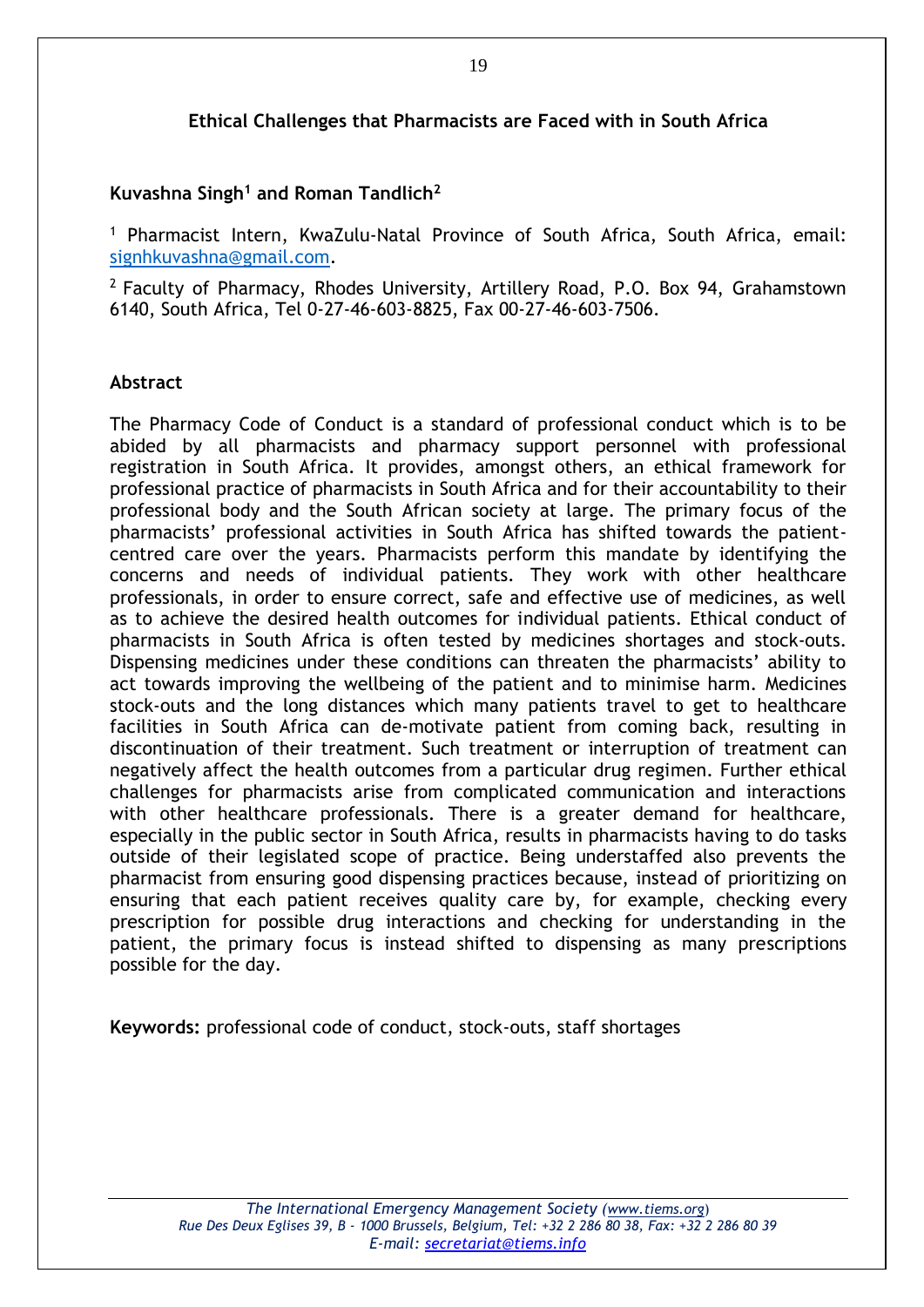#### <span id="page-19-0"></span>**An Ethical and Disaster Management Approach to Antimicrobial Resistance in South Africa**

## **Jean Rusere<sup>1</sup> , Roman Tandlich1,2**

<sup>1</sup> Faculty of Pharmacy, Rhodes University, Artillery Road, P.O. Box 94, Grahamstown 6140, South Africa, Tel 0-27-46-603-8825, Fax 00-27-46-603-7506, \*corresponding author's email: [r.tandlich@ru.ac.za;](mailto:r.tandlich@ru.ac.za) [roman.tandlich@gmail.com](mailto:roman.tandlich@gmail.com) .

<sup>2</sup> Faculty of Health Sciences, Technical University of Liberec, Studentská 2, 461 17 Liberec, Czech Republic, \*corresponding author's email: [roman.tandlich@tul.cz.](mailto:roman.tandlich@tul.cz)

#### **Abstract**

Response to a health crisis conventionally includes four key areas that may be addressed, to reduce the consequences of the crisis on the health status of affected populations. These four areas include food and nutrition; water supply, hygiene and sanitation(WASH); decent living conditions and sound health. Antimicrobial resistance (AMR) has been on a slow onset into a health disaster and it is of high concern because the number of strains of resistant microbes, particularly bacteria, have been directly proportional to time (years). Given that, AMR requires adoption of a comprehensive disaster management approach which zooms into identification of risks and hazards of AMR; vulnerability assessments that can result in quantification of factors such as WASH and water quality which can be used to partly address gaps in health and environmental management systems in South Africa; strategic planning that promotes access to health and equal allocation of health resources in rural, urban and marginalized areas. This approach to AMR also allows for incorporation of frameworks, into the response; recovery and mitigation phases of the disaster management cycle, which can be used for monitoring and evaluation of AMR-targeted health research. An example is a risk-benefit assessment framework for the Faecal Microbiome Transplant (FMT) procedure which is proposed to treat recurring diarrhoeal infections caused by the *Clostridium Difficile* strain. Addressing AMR requires an ethical holistic approach to avoid or minimise inflicting further harm on affected populations and to safeguard public health.

**Keywords:** WASH, disaster management, ethics, vulnerability, risk